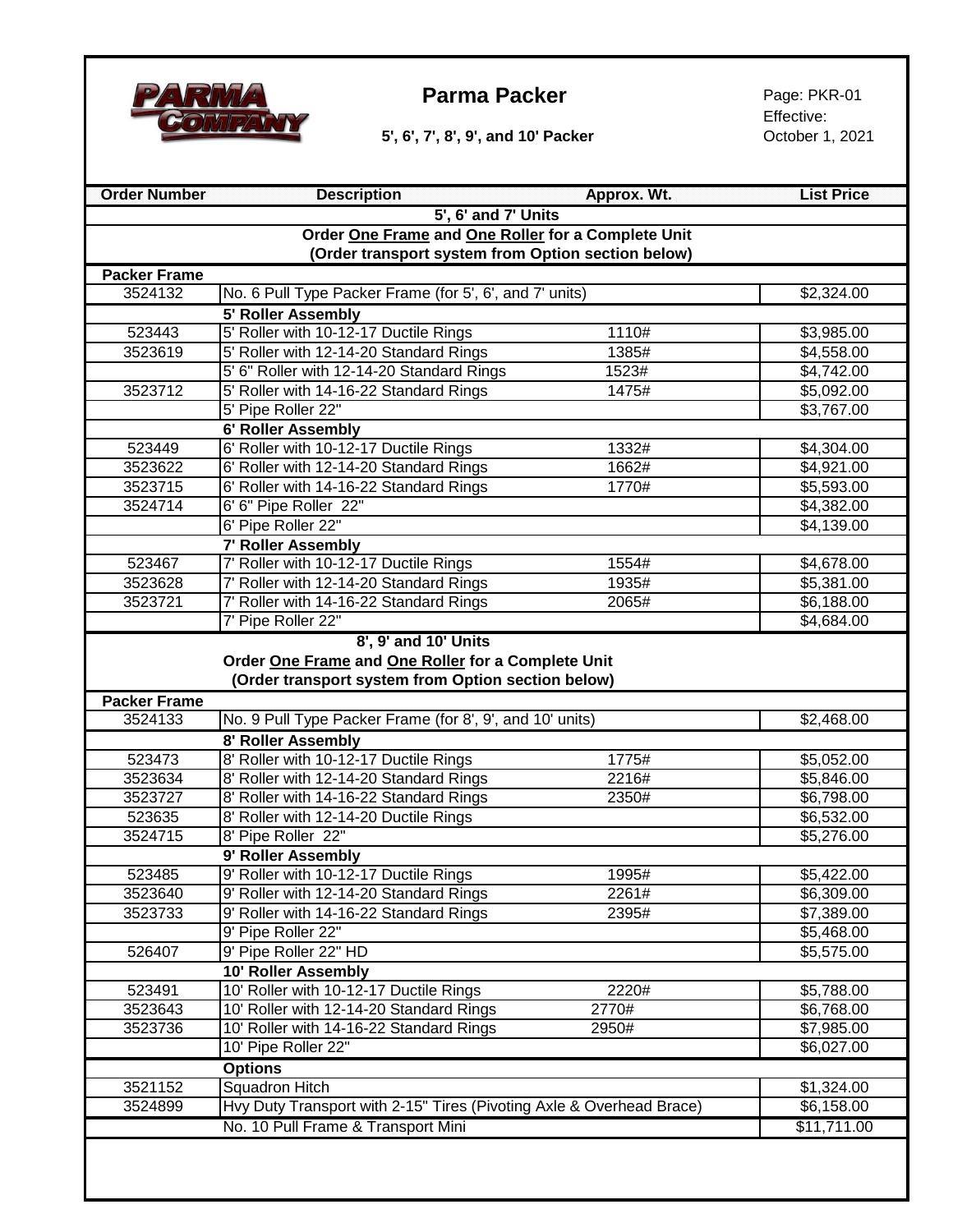# **Parma Packer**

**11', 12', and 13' Packer**

Effective: October 1, 2021

All Shafts & Double Roller Bearings - 2-3/16"

 **Calculate Contract Contract Contract Contract Contract Contract Contract Contract Contract Contract Contract Contract Contract Contract Contract Contract Contract Contract Contract Contract Contract Contract Contract Con** 

| 11', 12' and 13' Units                             |                                                                          |                     |
|----------------------------------------------------|--------------------------------------------------------------------------|---------------------|
| Order One Frame and One Roller for a Complete Unit |                                                                          |                     |
| (Order transport system from Option section below) |                                                                          |                     |
| <b>Packer Frame</b>                                |                                                                          |                     |
| 3524134                                            | No. 12 Pull Type Packer Frame (for 11', 12' and 13' units)               | \$2,554.00          |
|                                                    | <b>11' Roller Assembly</b>                                               |                     |
| 3523497                                            | 11' Roller with 10-12-17 Ductile Iron Rings                              | \$6,092.00          |
| 3523646                                            | 11' Roller with 12-14-20 Standard Rings                                  | 3047#<br>\$7,152.00 |
| 3523647                                            | 11' Roller with 12-14-20 Ductile Iron Rings                              | \$7,848.00          |
| 3523740                                            | 11' Roller with 14-16-22 Ductile Iron Rings                              | \$9,098.00          |
|                                                    | 11' Pipe Roller 22"                                                      | \$6,101.00          |
|                                                    | 12' Roller Assembly                                                      |                     |
| 3523503                                            | 12' Roller with 10-12-17 Ductile Iron Rings                              | \$6,400.00          |
| 3523649                                            | 12' Roller with 12-14-20 Standard Rings                                  | 3324#<br>\$7,615.00 |
| 3523650                                            | 12' Roller with 12-14-20 Ductile Iron Rings                              | \$8,379.00          |
| 3523743                                            | 12' Roller with 14-16-22 Ductile Iron Rings                              | \$10,000.00         |
| 3524716                                            | 12' Pipe Roller 22"                                                      | \$6,346.00          |
| 3526643                                            | No. 13 Pull Frame & Transport Mini                                       | \$12,709.00         |
|                                                    | 13' Roller Assembly                                                      |                     |
| 3523509                                            | 13' Roller with 10-12-17 Ductile Iron Rings                              | \$6,833.00          |
| 3523652                                            | 13' Roller with 12-14-20 Standard Rings<br>3601#                         | \$8,156.00          |
| 3523653                                            | 13' Roller with 12-14-20 Ductile Iron Rings                              | \$9,107.00          |
| 3523746                                            | 13' Roller with 14-16-22 Ductile Iron Rings                              | \$10,679.00         |
| 3524717                                            | 13' Pipe Roller 22"                                                      | \$6,828.00          |
| <b>Options</b>                                     |                                                                          |                     |
| 3521152                                            | <b>Squadron Hitch</b>                                                    | \$1,324.00          |
| 3522501                                            | #12 Hvy Duty Transport w/ 2 - 15" Tires, Cylinder and Hoses (11' to 13') | \$7,207.00          |
| 3521565                                            | Hub, Wheel and Tire Assembly for Addition to Transport (One)             | \$525.00            |

| No. 11 Pull Frame & Transport Mini | \$12,045.00 |
|------------------------------------|-------------|
| No. 12 Pull Frame & Transport Mini | \$12,376.00 |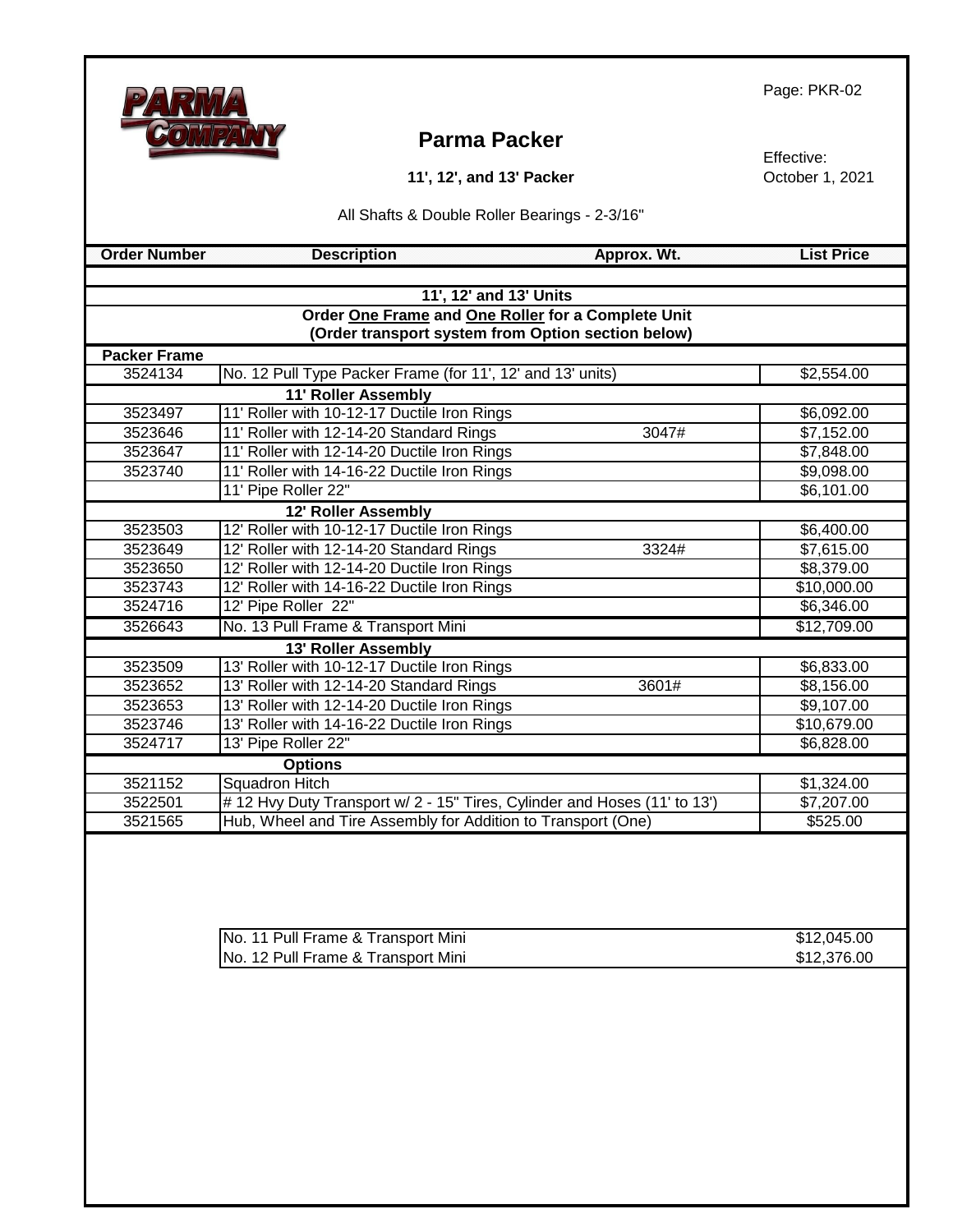

**Parma Packer** Effective:

 **14', 15', and 16' Packer**

October 1, 2021

All Shafts and Double Roller Bearings - 2-3/16"

| <b>Order Number</b> | <b>Description</b>                                                       | <b>List Price</b> |
|---------------------|--------------------------------------------------------------------------|-------------------|
|                     | Order One Frame and One Roller for a Complete Unit                       |                   |
|                     | (Order transport system from Option section below)                       |                   |
| <b>Packer Frame</b> |                                                                          |                   |
| 3524135             | No. 15 Pull Type Packer Frame (for 14' and 15' units)                    | \$2,672.00        |
| 3524387             | No. 15 Gooseneck Hitch Packer Frame (for 14', 15', and 16' units)        | \$12,253.00       |
|                     | No. 14 Mini Pull Frame & Transport                                       | \$13,038.00       |
|                     | <b>14' Roller Assembly</b>                                               |                   |
| 3523515             | 14' Roller with 10-12-17 Ductile Iron Rings<br>(w/Pull Frame<br>6100#)   | \$7,272.00        |
| 3523655             | 14' Roller with 12-14-20 Standard Rings<br>(w/Pull Frame<br>6800#)       | \$8,619.00        |
| 3523656             | 14' Roller with 12-14-20 Ductile Iron Rings                              | \$9,529.00        |
| 3523749             | 14' Roller with 14-16-22 Ductile Iron Rings                              | \$11,533.00       |
| 3524718             | 14' Pipe Roller 22"                                                      | \$7,315.00        |
| <b>Packer Frame</b> |                                                                          |                   |
| 3525899             | No. 15 Mini Pull Frame & Transport                                       | \$13,322.00       |
|                     | <b>15' Roller Assembly</b>                                               |                   |
| 3523521             | 15' Roller with 10-12-17 Ductile Iron Rings                              | \$7,644.00        |
| 3523658             | 15' Roller with 12-14-20 Standard Rings                                  | \$9,080.00        |
| 3523659             | 15' Roller with 12-14-20 Ductile Iron Rings                              | \$10,060.00       |
| 3523752             | 15' Roller with 14-16-22 Ductile Iron Rings                              | \$12,044.00       |
| 3524719             | 15' Pipe Roller 22"                                                      | \$7,649.00        |
| <b>Packer Frame</b> |                                                                          |                   |
| 3525873             | No. 16 Mini Pull Frame and Transport                                     | \$13,712.00       |
|                     | <b>16' Roller Assembly</b>                                               |                   |
| 3523527             | 16' Roller with 10-12-17 Ductile Iron Rings                              | \$8,014.00        |
| 3523661             | 16' Roller with 12-14-20 Standard Rings                                  | \$9,546.00        |
| 3523662             | 16' Roller with 12-14-20 Ductile Iron Rings                              | \$10,589.00       |
| 3523755             | 16' Roller with 14-16-22 Ductile Iron Rings                              | \$12,724.00       |
| 3524720             | 16' Pipe Roller 22"                                                      | \$8,284.00        |
|                     | <b>Options</b>                                                           |                   |
| 3521152             | <b>Squadron Hitch</b>                                                    | \$1,324.00        |
| 3524814             | #15 Hvy Duty Transport-Pull Type w/4 15" Tires, Cyl & Hoses (14' to 16') | \$10,131.00       |
| 3524871             | #15 Hvy Duty Transport-Gooseneck w/4 15" Tires, Cyl & Hoses              | \$9,768.00        |
| 3524681             | Crank Jack for Gooseneck Hitch                                           | \$814.00          |
| 3524392             | Assemble for Towaway (Transport and Hitch)                               | \$504.00          |
| 521683              | 4' Std Tongue 1/4" Wall (up to 12' of Tool)                              | \$471.00          |
| 521683.6            | 6' Extended tongue 3/8" Wall (Up to 16' of Tool)                         | \$525.00          |
| 521683SP            | 9' Extended Tongue 3/8" Wall (Up to 20' of Tool)                         | \$581.00          |
|                     |                                                                          |                   |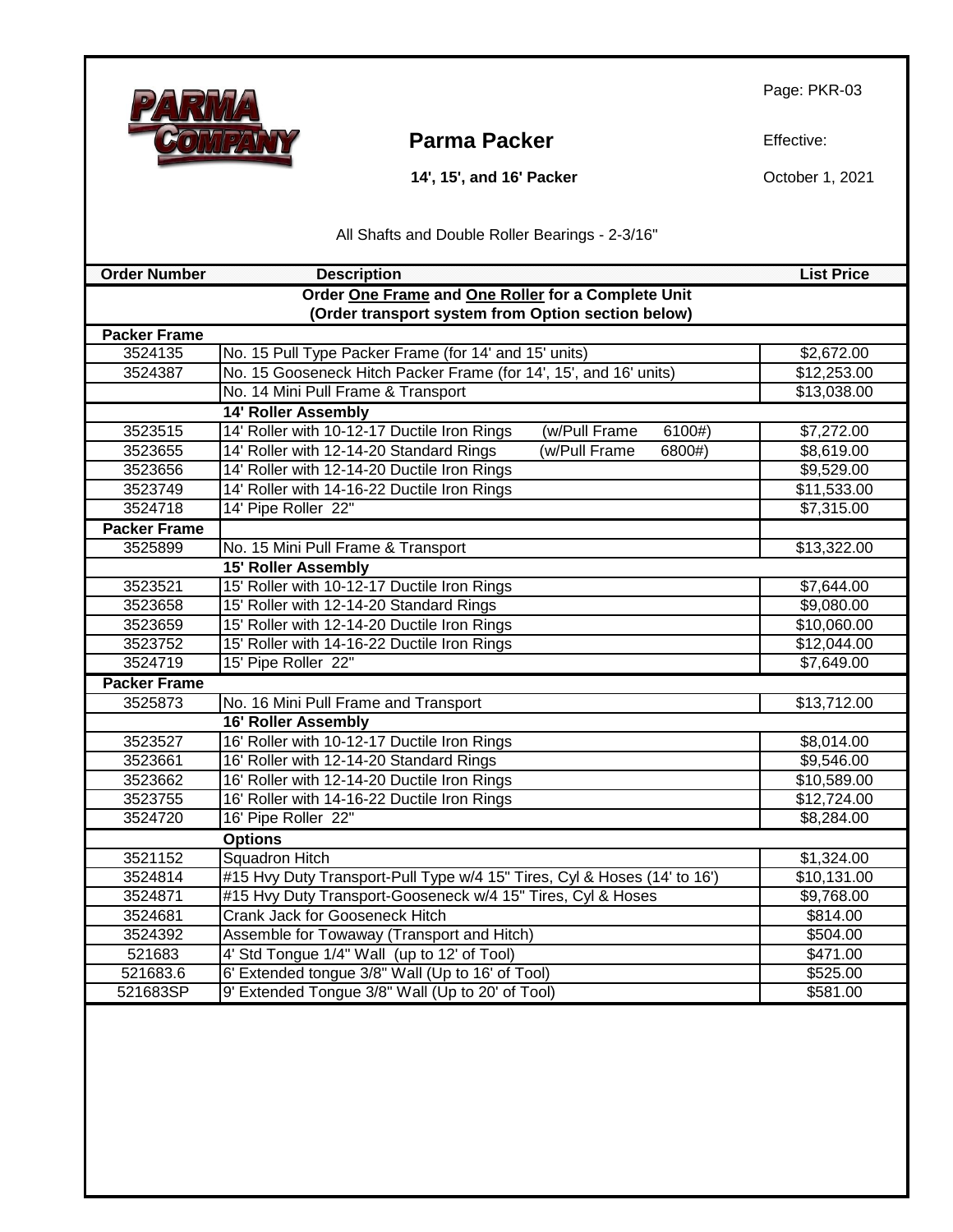

# **Parma Packer**

**17', 18', and 19' Packer**

Effective: October 1, 2021

#### **Standard Equipment**

- ➢ 4x4 Frame Construction
- ➢ 4-Radial Transport Wheels & Tires
- ➢ Hi-Clearance Transport
- ➢ Gooseneck Hitch 2 5/8" Ball
- ➢ 2 3/16" Shafts and Bearings
- ➢ Double Roller Bearings
- ➢ 2-Hydraulic Cyl & Hoses w/Tips
- ➢ Pull Hitch H.D. Ring

| <b>Order Number</b> | <b>Description</b>                                                                                   | <b>List Price</b> |
|---------------------|------------------------------------------------------------------------------------------------------|-------------------|
| <b>Packer Frame</b> | <b>Transportation Width</b>                                                                          |                   |
| 3525366             | No. 17 Pull-Type Packer Frame & Transport Mini<br>18' Wide                                           | \$14,923.00       |
| 526474              | 17' Packer Frame Assy Mid Gooseneck 160", 2 5/16" Receiver                                           | \$15,961.00       |
| 3525951             | No. 17 Gooseneck Pack Frame & Transport<br>18' Wide                                                  | \$17,105.00       |
|                     | <b>17' Roller Assembly</b>                                                                           |                   |
| 3523533             | 17' Roller with 10-12-17 Ductile Iron Rings                                                          | \$8,327.00        |
| 3523664             | 17' Roller with 12-14-20 Standard Rings                                                              | \$9,932.00        |
| 3523665             | 17' Roller with 12-14-20 Ductile Iron Rings                                                          | \$11,028.00       |
| 3523758             | 17' Roller with 14-16-22 Ductile Iron Rings                                                          | \$13,296.00       |
| 3524721             | 17" Pipe Roller 22"                                                                                  | \$8,753.00        |
| 3525547             | No. 18 Pull-Type Packer Frame & Transport Mini<br>19' Wide                                           | \$14,451.00       |
| 526475              | 18' Packer Frame Assy Mid Gooseneck 160", 2 5/16" Receiver                                           | \$16,436.00       |
| 3525951             | No. 18 Gooseneck Pack Frame & Transport<br>19' Wide                                                  | \$17,105.00       |
|                     | <b>18' Roller Assembly</b>                                                                           |                   |
| 3523539             | 18' Roller with 10-12-17 Ductile Iron Rings                                                          | \$8,699.00        |
| 3523667             | 18' Roller with 12-14-20 Standard Rings                                                              | \$10,394.00       |
| 3523668             | 18' Roller with 12-14-20 Ductile Iron Rings                                                          | \$11,556.00       |
| 3523761             | 18' Roller with 14-16-22 Ductile Iron Rings                                                          | \$13,978.00       |
| 3524722             | 18' Pipe Roller 22"                                                                                  | \$9,286.00        |
| 3525236             | No. 19 Pull-Type Packer Frame & Transport Mini<br>20' Wide                                           | \$14,858.00       |
| 526476              | 19' Packer Frame Assy Mid Gooseneck 160", 2 5/16" Receiver                                           | \$16,912.00       |
| 3525951             | No. 19 Gooseneck Pack Frame & Transport<br>20' Wide                                                  | \$17,105.00       |
|                     | <b>19' Roller Assembly</b>                                                                           |                   |
| 3523545             | 19' Roller with 10-12-17 Ductile Iron Rings                                                          | \$9,105.00        |
| 3523670             | 19' Roller with 12-14-20 Standard Rings                                                              | \$10,856.00       |
| 3523671             | 19' Roller with 12-14-20 Ductile Iron Rings                                                          | \$12,087.00       |
| 3523764             | 19' Roller with 14-16-22 Ductile Iron Rings                                                          | \$14,658.00       |
| 3524723             | 19' Pipe Roller 22"                                                                                  | \$9,793.00        |
|                     | <b>Options</b>                                                                                       |                   |
| 3524136             | No. 18 Pull Frame (Old Style) 20', 21', & 22' Units                                                  | \$2,751.00        |
| 3524681             | <b>Jack Stand</b>                                                                                    | \$814.00          |
| 3524392             | Assemble for Towaway (Transport and Hitch)                                                           | \$504.00          |
| 525380              | Extension (60" Bolt On) Pull Tongue                                                                  | \$768.00          |
| 525601              | Hitch Weldment 2 5/16" Receiver Bolt On                                                              | \$252.00          |
| 525660              | Hitch Weldment Reversible 2 5/16" Receiver & Clevis Bolt On                                          | \$404.00          |
|                     | Note: Pull-Type Mini Uses Ring Hitch & Fixed Struts<br>Note: Mid Gooseneck & Frame Uses Fixed Struts |                   |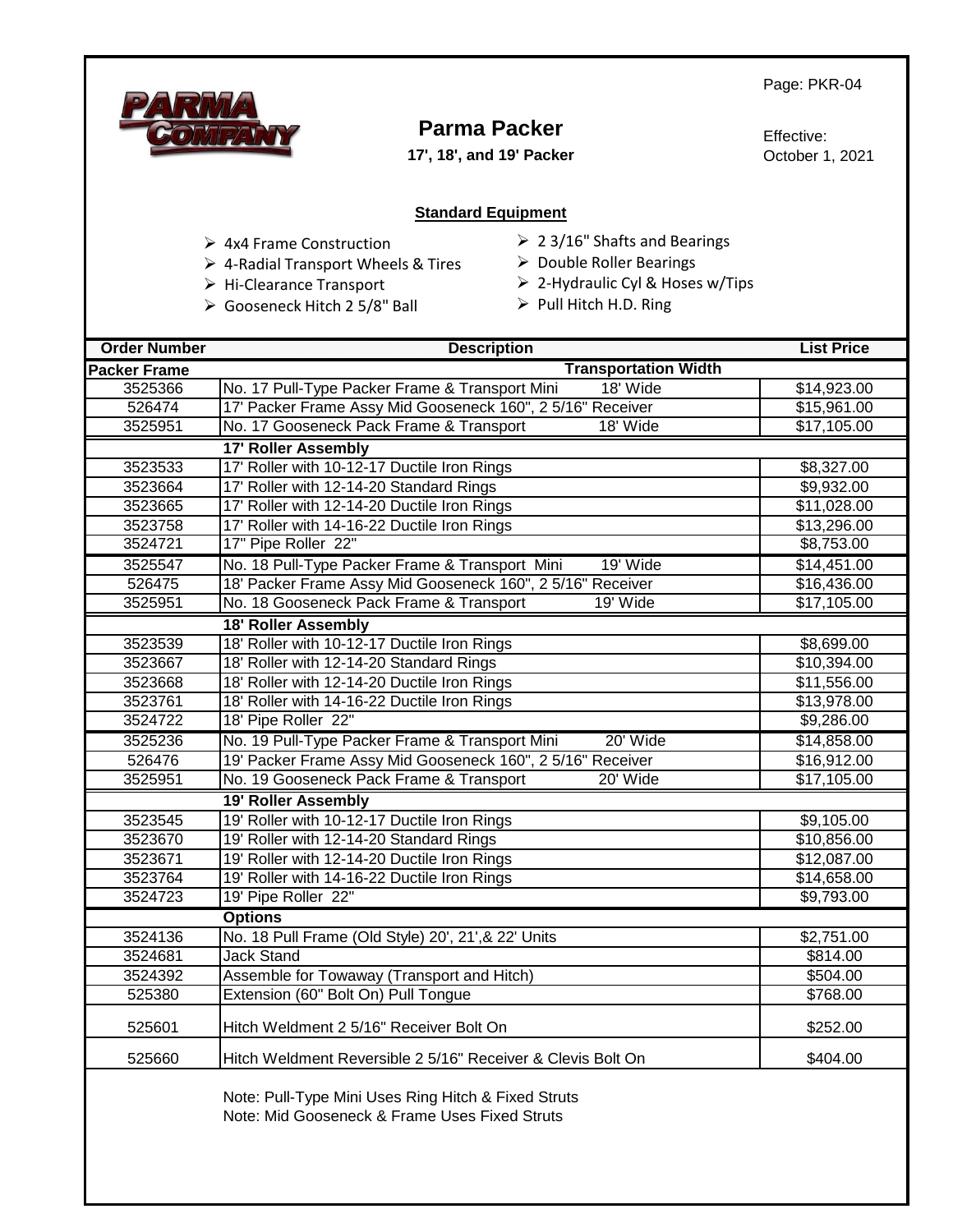

# **Parma Packer**

**20', 21', and 22' Packer**

Page: PKR-05

Effective: October 1, 2021

#### **Standard Equipment**

- ➢ 4x4 Frame Construction
- ➢ 2 3/16" Shafts and Bearings
- ➢ Domestic Bearing ➢ 4-Radial Transport Wheels & Tires
- ➢ Hi-Clearance Transport
- ➢ 2-Hydraulic Cyl & Hoses w/Tips

| <b>Order Number</b> | <b>Description</b>                                                     | <b>List Price</b> |
|---------------------|------------------------------------------------------------------------|-------------------|
| <b>Packer Frame</b> | <b>Transportation Width</b>                                            |                   |
| 3525234             | 21' Wide<br>No. 20 Pull Type Packer Frame & Transport (Mini G.N.)      | \$15,187.00       |
| 526477              | 20' Packer Assy Mid Gooseneck 160", 2 5/16" Receiver                   | \$17,271.00       |
| 3525653             | No. 20 Gooseneck Hitch Packer Frame & Transport<br>21' Wide            | \$17,752.00       |
|                     | 20' Roller Assembly                                                    |                   |
| 3523551             | 20' Roller with 10-12-17 Ductile Iron Rings                            | \$9,451.00        |
| 3523673             | 20' Roller with 12-14-20 Standard Rings                                | \$11,319.00       |
| 3523674             | 20' Roller with 12-14-20 Ductile Iron Rings                            | \$12,619.00       |
| 3523767             | 20' Roller with 14-16-22 Ductile Iron Rings                            | \$15,346.00       |
| 3524724             | 20' Pipe Roller 22"                                                    | \$10,213.00       |
| 3525238             | No. 21 Pull Type Packer Frame & Transport (Mini G.N.)<br>22' Wide Ext. | \$15,667.00       |
| 526478              | 21' Packer Assy Mid Gooseneck 160", 2 5/16" Receiver                   | \$17,480.00       |
|                     | 22' Wide<br>No. 21 Gooseneck Hitch Packer Frame & Transport            | \$17,915.00       |
|                     | 21' Roller Assembly                                                    |                   |
| 3523557             | 21' Roller with 10-12-17 Ductile Iron Rings                            | \$9,755.00        |
| 3523676             | 21' Roller with 12-14-20 Standard Rings                                | \$11,707.00       |
| 3523677             | 21' Roller with 12-14-20 Ductile Iron Rings                            | \$13,056.00       |
| 3523770             | 21' Roller with 14-16-22 Ductile Iron Rings                            | \$15,912.00       |
| 3524725             | 21' Pipe Roller 22"                                                    | \$10,707.00       |
| 3525244             | No. 22 Pull Type Packer Frame & Transport (Mini G.N.)<br>23' Wide      | \$16,080.00       |
| 526479              | 22' Packer Assy Mid Gooseneck 160", 2 5/16" Receiver                   | \$17,559.00       |
|                     | 23' Wide<br>No. 22 Gooseneck Hitch Packer Frame & Transport            | \$18,321.00       |
|                     | 22' Roller Assembly                                                    |                   |
| 3523563             | 22' Roller with 10-12-17 Ductile Iron Rings                            | \$10,126.00       |
| 3523679             | 22' Roller with 12-14-20 Standard Rings                                | \$12,171.00       |
| 3523680             | 22' Roller with 12-14-20 Ductile Iron Rings                            | \$13,586.00       |
| 3523773             | 22' Roller with 14-16-22 Ductile Iron Rings 22' 22" Pipe               | \$17,604.00       |
|                     | 22' Pipe Roller 22"                                                    | \$11,228.00       |
|                     | No. 23 Pull Type Packer Frame & Transport (Mini G.N.) 24' Wide         | \$16,834.00       |
| 526480              | 23' Packer Assy Mid Gooseneck 160", 25/16" Receiver                    | \$18,264.00       |
|                     | 23' Roller Assembly                                                    |                   |
|                     | 23' Roller with 14-16-22 Ductile Rings                                 | \$18,329.00       |
|                     | 23' Pipe Roller 22"                                                    | \$11,729.00       |
| 3526313             | No. 24 Gooseneck Frame & Transport Inverted Mount Mini                 | \$19,556.00       |
|                     | 24' Roller Assembly                                                    |                   |
| 3523685             | 24' Roller with 12-14-20 Standard Rings                                | \$13,669.00       |
|                     | 24' Pipe Roller 22"                                                    | \$12,294.00       |
|                     | No. 25 Gooseneck Packer Frame & Transport (Mini G.N.)                  | \$20,372.00       |
|                     | 25' Roller Assembly                                                    |                   |
|                     | 25' Pipe Roller 22"                                                    | \$12,805.00       |
|                     | 25' Roller 24" 14 Bar 1 3/4" spaced 3 1/8"<br>3770#                    | \$20,673.00       |
|                     | 25' Roller 25 5/8" 14 Bar 1 3/4" spaced 3 1/2"                         | \$22,201.00       |
|                     | Note: Mid Gooseneck & Frame & Transport Assy Use Fixed Struts          |                   |
|                     | See page PKR-06 for more options                                       |                   |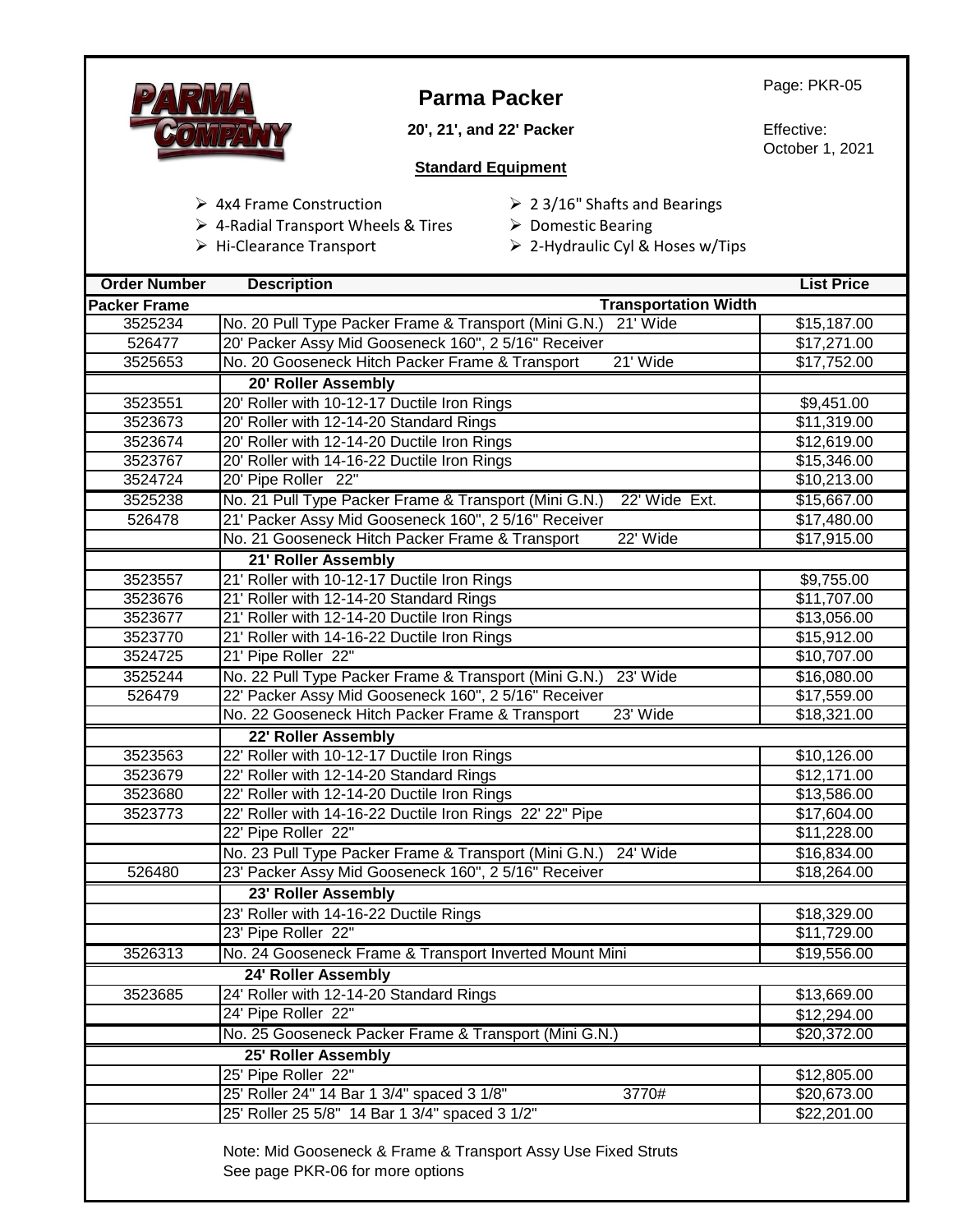

**Parma Packer**

Page: PKR-06

**20', 21', and 22' Packer**

# **Options**

Effective: October 1, 2021

| <b>Order Number</b> | <b>Description</b>                                     | <b>List Price</b> |
|---------------------|--------------------------------------------------------|-------------------|
| 3524137             | No. 21 Pull Frame (Old Style) 20', 21', & 22' Units    | \$3,014.00        |
| 3522504             | No. 21 H.D. Transport (Old Style) 20', 21' & 22' Units | \$10,975.00       |
| 3524681             | <b>Jack Stand in Base</b>                              | \$814.00          |
| 3524392             | Assemble for Towaway (Transport and Hitch)             | \$504.00          |
| 525219              | Mini Gooseneck Pull Tongue w/Ring Hitch Extended       | \$7,618.00        |
| 525380              | Extension (60" Bolt On) Pull Tongue                    | \$768.00          |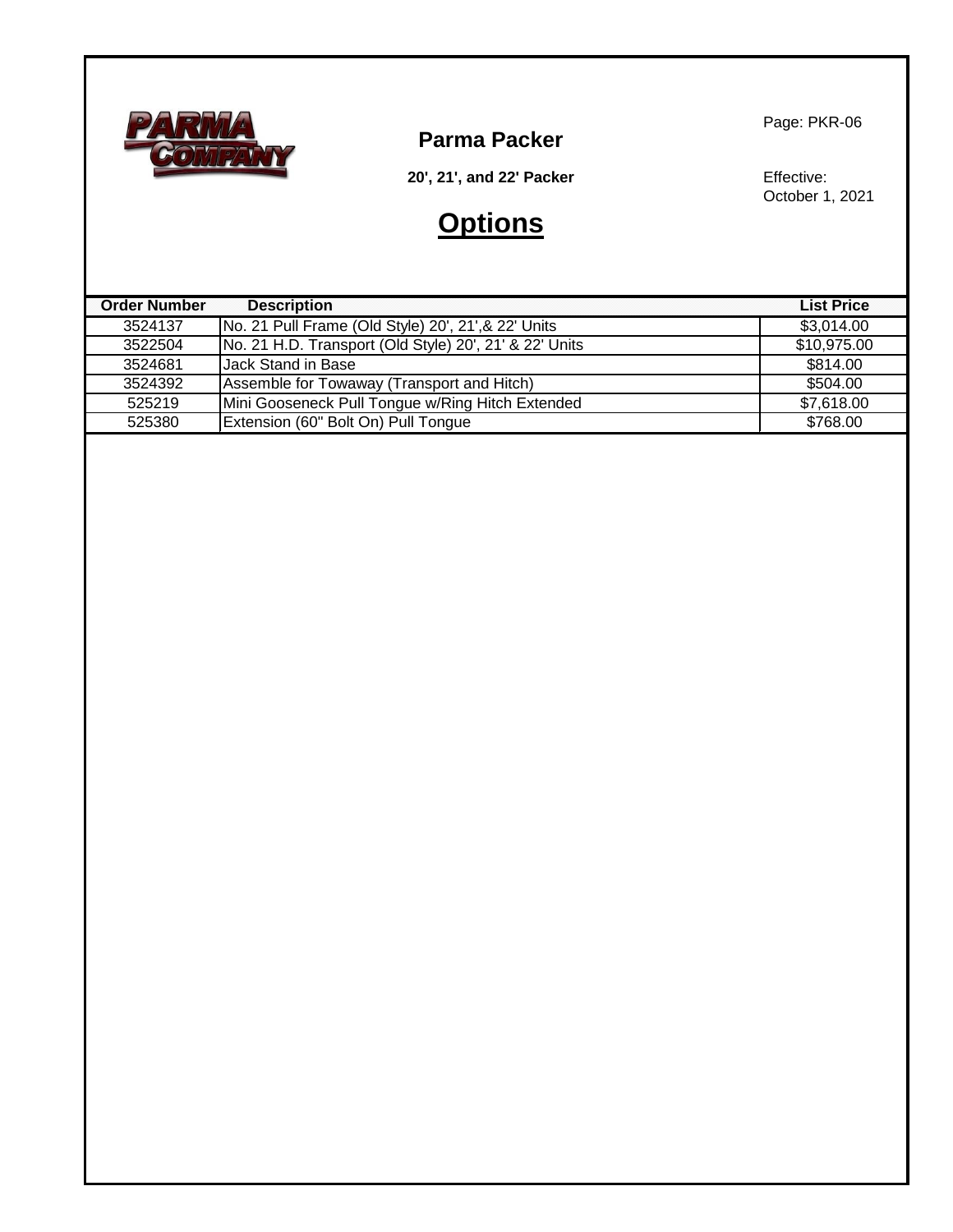|                     |                                                                                                  | Page: PKR-07                  |
|---------------------|--------------------------------------------------------------------------------------------------|-------------------------------|
|                     | <b>Parma Folding Packer</b>                                                                      |                               |
|                     | <b>Folding Packer on Transport</b>                                                               | Effective:<br>October 1, 2021 |
|                     |                                                                                                  |                               |
|                     |                                                                                                  |                               |
|                     | $\triangleright$ In Line Rollers<br>▶ 22' Transport w/ 4-IF 280/70R15 Radial Tires               |                               |
|                     | $\triangleright$ Tail Rollers at Hinges<br>> 24'-30' Transport w/ 6-IF 280/70R15 Radial Tires    |                               |
|                     | $\triangleright$ All Cylinders Hoses and Tips<br>$\geq$ 23/16" Shafts and Double Roller Bearings |                               |
| <b>Order Number</b> | <b>Description</b>                                                                               | <b>List Price</b>             |
|                     | Order One Hitch and One Frame Asm. for a Complete Unit                                           |                               |
|                     | <b>Hitch</b>                                                                                     |                               |
| 3525332             | 12' Mini Gooseneck Hitch w/Stand Folding Thru 30'                                                | \$7,407.00                    |
| 526692              | 160" Mid Gooseneck Tongue Assy w/2 5/16" Receiver & Jack (Fixed Struts)                          | \$11,169.00                   |
| 3525954             | Gooseneck Hitch for 21' & 22' Folding Packer, 2 5/16' (Pivot Axle)                               | \$15,952.00                   |
| 3525178             | Gooseneck Hitch with Stand Lg Fold InLine, 3", (Pivot Axle)                                      | $\overline{$20,979.00}$       |
| 3525177             | Pull Type Hitch with Jack Stand (RH Style) 8" (Pivot Axle)                                       | \$6,561.00                    |
| 3525218             | Extended 12' Pull Type Hitch w/Jack Stand (RH Style) (Pivot Axle)                                | \$7,291.00                    |
| 521104              | Cat III Hitch Ring                                                                               | \$215.00                      |
| 525601              | 2 5/16" Receiver w/Tube                                                                          | \$252.00                      |
| 524226              | 2 5/16" Receiver w/Tube (From Vendor)                                                            | \$394.00                      |
| 525660              | 2 5/16" Receiver & Clevis Convertible                                                            | \$404.00                      |
|                     | 3" Receiver w/Tube                                                                               | \$264.00                      |
| 3525955             | 21' Packer with 12-14-20 Standard Rings                                                          | \$32,809.00                   |
|                     | 22' Folding Packer - 10' Center with 5' Wings                                                    |                               |
|                     | 22' Packer with 12-14-20 Standard Rings                                                          | \$36,675.00                   |
|                     | 22' Packer with 12-14-20 Ductile Iron Rings                                                      | \$36,615.00                   |
|                     | 22' Packer with 14-16-22 Ductile Iron Rings                                                      | \$39,033.00                   |
|                     | 22' Packer with 22" Pipe Rollers                                                                 | \$34,211.00                   |
|                     | 24' Folding Packer - 12' Center with 5' Wings                                                    |                               |
|                     | 24' Packer with 12-14-20 Standard Rings                                                          | \$39,052.00                   |
|                     | 24' Packer with 12-14-20 Ductile Iron Rings                                                      | \$40,166.00                   |
|                     | 24' Packer with 14-16-22 Ductile Iron Rings                                                      | \$42,572.00                   |
|                     | 24' Packer with 22" Pipe Rollers                                                                 | \$36,612.00                   |
|                     | 25' Packer with 16-22 Ductile Rings 12' Center 5 1/2" Wings w/ Mini G.N.                         | \$45,028.00                   |
|                     | 26' Folding Packer - 12' Center with 6' Wings                                                    |                               |
| 3525310             | 26' Packer with 12-14-20 Standard Rings                                                          | \$43,426.00                   |
| 3525711             | 26' Packer with 12-14-20 Ductile Rings                                                           | \$45,672.00                   |
|                     | 26' Packer with 14-16-22 Ductile Rings                                                           | \$46,132.00                   |
|                     | 26' Packer with 22" Pipe Rollers                                                                 | \$38,293.00                   |
| 3526644             | 27' Packer with 16-22 Ductile Rings 12' Center 6 1/2" Wings w/ Mini G.N.                         | \$48,596.00                   |
|                     | 28' Folding Packer - 14' Center with 6' Wings                                                    |                               |
|                     | 28' Packer with 12-14-20 Standard Rings<br>18350#                                                | \$46,641.00                   |
| 3526354             | 28' Packer with 12-14-20 Ductile Rings                                                           | \$47,389.00                   |
| 526535              | 28' Packer with 14-16-22 Ductile Rings<br>19500#                                                 | \$51,745.00                   |
|                     | 28' Packer with 20" Pipe Roller                                                                  | \$40,702.00                   |
| 3525896             | 28' Packer with 22" HD Pipe Roller (Split Center)                                                | \$44,054.00                   |
|                     | 28' Packer with 20" Crowfoot Roller                                                              | \$60,795.00                   |
|                     | 30' Folding Packer - 14' Center with 7' Wings                                                    |                               |
| 3525736             | 30' Packer with 12-14-20 Standard Rings<br>18950#                                                | \$49,671.00                   |
| 3525756             | 30' Packer with 12-14-20 Ductile Iron Rings<br>12400#                                            | \$50,561.00                   |
| 3525755             | 30' Packer with 14-16-22 Ductile Iron Rings<br>13950#                                            | \$54,238.00                   |
|                     | 30' Packer with 20" Pipe Roller                                                                  | \$43,624.00                   |
|                     | 30' Packer with 22" HD Pipe Roller (Split Center)                                                | \$47,195.00                   |
|                     | 30' Packer with 20" Crowfoot Roller                                                              | \$66,374.00                   |
|                     | 30' Packer w/16-22" Ductile Rings Offset Wings Front Transport w/GN                              | \$89,921.00                   |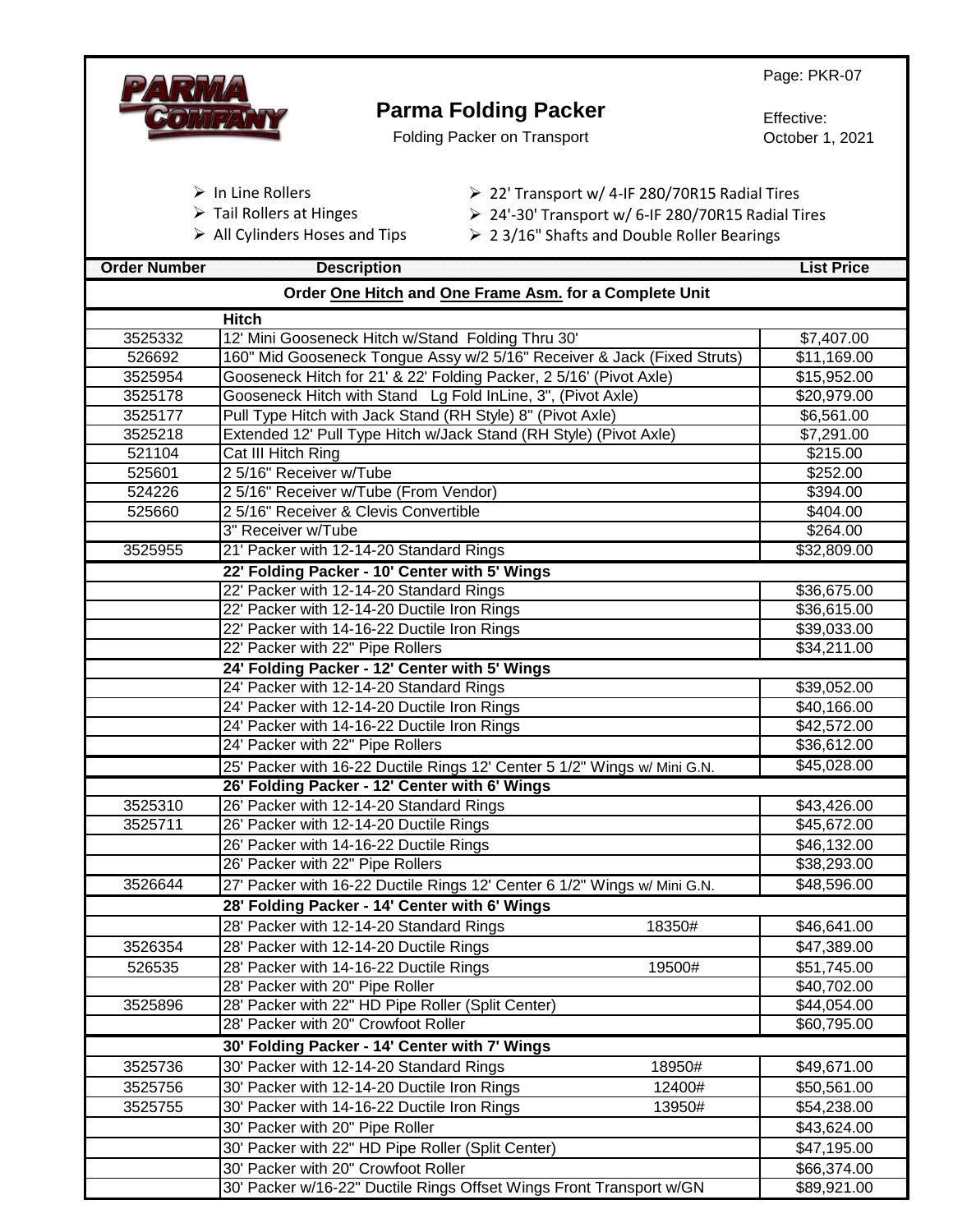

#### **Parma Folding Packer** Folding Packer on Transport

Effective:

October 1, 2021

- ➢ In Line Rollers
- ➢ Tail Rollers at Hinges
- ➢ All Cylinders Hoses and Tips
- ➢ 22' Transport w/ 4-IF 280/70R15 Radial Tires
- ➢ 24'-30' Transport w/ 6-IF 280/70R15 Radial Tires
- ➢ 2 3/16" Shafts and Double Roller Bearings

| <b>Order Number</b> | <b>Description</b>                                                         | <b>List Price</b>       |
|---------------------|----------------------------------------------------------------------------|-------------------------|
|                     | 32' Folding Packer - 14' Center with 8' Wings                              |                         |
|                     | 32' Packer with 12-14-20 Standard Rings                                    | \$53,007.00             |
|                     | 32' Packer with 12-14-20 Ductile Iron Rings                                | \$53,954.00             |
|                     | 32' Packer with 14-16-22 Ductile Iron Rings                                | \$57,287.00             |
|                     | 32' Packer with 20" Pipe Roller                                            | \$46,533.00             |
|                     | 32' Packer with 22" HD Pipe Roller (Split Center)                          | \$50,354.00             |
|                     | 32' Packer with 20" Crowfoot Roller                                        | \$71,275.00             |
|                     | 32' Packer with 14-16-22 Ductile Rings Offset Wings, Front Transport w/GN  | \$92,240.00             |
|                     | 34' Folding Packer - 14' Center with 9' Wings                              |                         |
|                     | 34' Packer with 12-14-20 Standard Rings                                    | \$56,340.00             |
|                     | 34' Packer with 12-14-20 Ductile Iron Rings                                | \$56,555.00             |
|                     | 34' Packer with 14-16-22 Ductile Iron Rings                                | \$61,498.00             |
|                     | 34' Packer with 20" Pipe Roller                                            | \$49,442.00             |
|                     | 34' Packer with 22" HD Pipe Roller (Split Center)                          | \$53,502.00             |
|                     | 34' Packer with 20" Crowfoot Roller                                        | \$75,616.00             |
| 3526333             | 34' Packer with 14-16-22" Ductile Rings Offset Wings, Front Transport w/GN | \$94,559.00             |
|                     | 36' Folding Packer - 14' Center with 10' Wings                             |                         |
|                     | 36' Packer with 12-14-20 Standard Rings                                    | \$59,704.00             |
|                     | 36' Packer with 12-14-20 Ductile Iron Rings                                | \$60,772.00             |
|                     | 36' Packer with 14-16-22 Ductile Iron Rings                                | \$64,749.00             |
|                     | 36' Packer with 20" Pipe Roller                                            | \$52,349.00             |
|                     | 36' Packer with 22" HD Pipe Roller (Split Center)                          | \$56,649.00             |
|                     | 36' Packer with 20" Crowfoot Roller                                        | \$79,685.00             |
|                     | 38' Folding Packer - 14' Center with 11' Wings                             |                         |
|                     | 38' Packer with 12-14-20 Standard Rings                                    | \$63,411.00             |
|                     | 38' Packer with 12-14-20 Ductile Iron Rings                                | \$64,538.00             |
|                     | 38' Packer with 14-16-22 Ductile Iron Rings                                | \$69,115.00             |
|                     | 38' Packer with 20" Pipe Roller (Split Center)                             | \$55,260.00             |
|                     | 38' Packer with 22" HD Pipe Roller (Split Center)                          | \$59,798.00             |
|                     | 38' Packer with 20" Crowfoot Roller                                        | \$84,638.00             |
|                     | 39' Folding Packer - 14' Center with 11 1/2' Wings                         |                         |
|                     | 39' Packer with 12-14-20 Standard Rings                                    | \$65,038.00             |
|                     | 39' Packer with 12-14-20 Ductile Iron Rings                                | \$66,284.00             |
|                     | 39' Packer with 14-16-22 Ductile Iron Rings                                | \$70,995.00             |
|                     | 39' Packer with 20" Pipe Roller (Split Center                              | \$56,713.00             |
|                     | 39' Packer with 22" HD Pipe Roller (Split Center)                          | \$61,371.00             |
|                     | 39' Packer with 20" Crowfoot Roller                                        | \$86,865.00             |
|                     | 40' Folding Packer - 14' Center with 12' Wings                             |                         |
|                     | 40' Packer with 12-14-20 Standard Rings                                    | \$66,836.00             |
|                     | 40' Packer with 12-14-20 Ductile Iron Rings                                | \$68,044.00             |
|                     | 40' Packer with 14-16-22 Ductile Iron Rings                                | \$72,872.00             |
|                     | 40' Packer with 20" Pipe Roller (Split Center                              | \$58,166.00             |
|                     | 40' Packer with 22" HD Pipe Roller (Split Center)                          | $\overline{$62,944.00}$ |
|                     | 40' Packer with 20" Crowfoot Roller                                        | \$89,091.00             |
|                     | 42' Packer with 14-16-20" Ductile Rings 16' Center with 12' Wings          | \$76,954.00             |
|                     | 44' Packer with 14-16-20" Ductile Rings 16' Center with 13' Wings          | \$79,826.00             |
|                     | 45' Packer with 14-16-20" Ductile Rings 16' Center with 13' 6' Wings       | \$81,075.00             |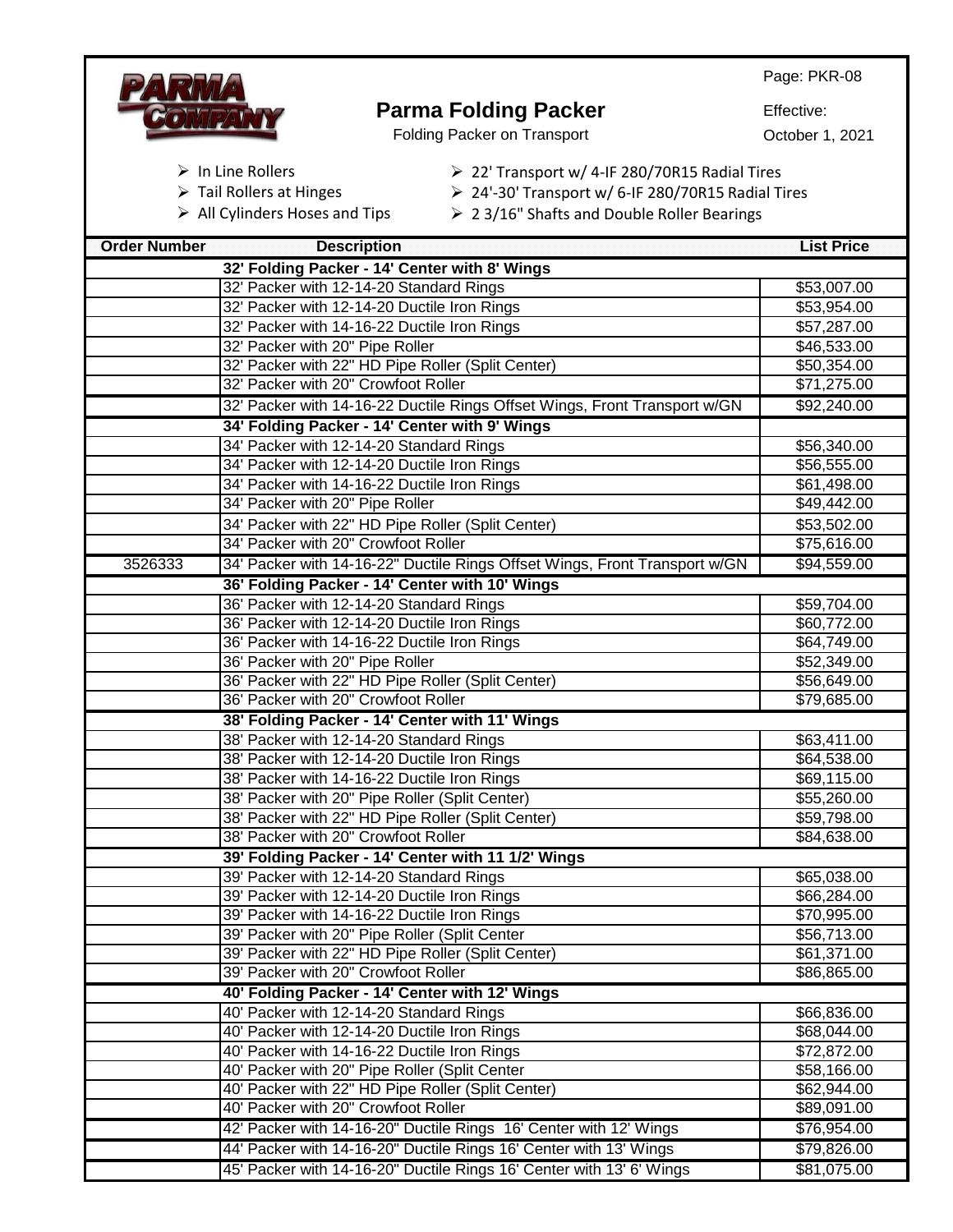|                     |                                                                                                                                 | Page: PKR-09               |
|---------------------|---------------------------------------------------------------------------------------------------------------------------------|----------------------------|
|                     |                                                                                                                                 | Effective:                 |
|                     |                                                                                                                                 | October 1, 2021            |
|                     | <b>Parma Close Coupled Double Roll Packer</b>                                                                                   |                            |
|                     | 15', 16', 17', 18', 20', 22', 24', 26', 27', 28'                                                                                |                            |
|                     | $\triangleright$ All Cylinders & Hoses w/Tips                                                                                   |                            |
|                     | $\triangleright$ Pipe Front & Std. Ring Rear<br>> 2 3/16" Shafts & Double Roller Brgs<br>> Extended Mini Gooseneck Tongue       |                            |
|                     | > 15'-22' w/ 4-IF 280/70R15 Radial Tires<br>(525332)                                                                            |                            |
|                     | ▶ 24'-36' w/ 6-IF 280/70R15 Radial Tires<br>$\triangleright$ Screw Jack for Tongue                                              |                            |
|                     | $\triangleright$ Jack Stand                                                                                                     |                            |
| <b>Order Number</b> | <b>Description</b>                                                                                                              | <b>List Price</b>          |
|                     | 15' Rigid Packer Close Coupled                                                                                                  |                            |
| 3525582             | 15' Packer with 20" Crowfoot Front & 12-14-20" Ductile Rear                                                                     | \$40,540.00                |
|                     | <b>16' Rigid Packer Close Coupled</b>                                                                                           |                            |
|                     | 16' Packer with 20" Ring Front & 12-14-20" Ring Rear Std                                                                        | \$41,572.00                |
|                     | 16' Packer with 20" Pipe Front & 12-14-20" Ring Rear Std                                                                        | \$38,281.00                |
|                     | 17' Rigid Packer Close Coupled                                                                                                  |                            |
| 3525767             | 17' Packer with 20" Ring Front & 12-14-20" Ring Rear Std                                                                        | \$44,093.00                |
|                     | 18' Rigid Packer Close Coupled                                                                                                  |                            |
| 3526638             | 18' Packer with 20" Crowfoot Front & 12-14-20" Ductile Ring Rear                                                                | \$46,452.00                |
|                     | 20' Rigid Packer Close Coupled                                                                                                  |                            |
| 3525209             | 20' Packer with 20" Pipe Front & 12-14-20" Ring Rear Std                                                                        | \$42,866.00                |
|                     | 20' Packer with 20" Crowfoot Front & 12-14-20" Ductile Rear                                                                     | \$47,949.00                |
|                     | 20' Packer with 20" Drum Front & 12-14-20" Std Ring Rear                                                                        | \$44,731.00                |
| 3526366<br>3526367  | 20' Packer with 22" Pipe Front & 22" Std Ring Rear<br>20' Packer with 22" Pipe Front & 22" Ductile Ring Rear                    | \$48,206.00<br>\$48,387.00 |
|                     |                                                                                                                                 |                            |
|                     | 20' Folding Packer Close Coupled 10' Center 5' Wings<br>20' Packer with 20" Crowfoot Front & Rear                               | \$50,914.00                |
|                     |                                                                                                                                 |                            |
|                     | 22' Folding Packer Close Coupled 12' Center 5' Wings<br>22' Packer with 20" Pipe Front & 12-14-20" Ring Rear Std                | \$48,019.00                |
|                     | 22' Packer with 22" Pipe Front & 14-16-22" Ring Rear Ductile                                                                    | \$54,151.00                |
|                     | 24' Folding Packer Close Coupled 12' Center 6' Wings                                                                            |                            |
| 3525769             | 24' Packer with 20" Pipe Front & 12-14-20" Ring Rear Std                                                                        | \$51,068.00                |
|                     | 24' Packer with 20" Crowfoot Front & 12-14-20 Ring Rear Std                                                                     | \$59,415.00                |
|                     | 24' Packer with 22" Pipe Front & 14-16-22" Ring Rear Ductile                                                                    | \$57,640.00                |
|                     | 24' Packer with HD 22" Pipe Front & 14-16-20 Ring Rear Ductile                                                                  | \$57,991.00                |
|                     | 26' Rigid Packer Close Coupled<br>(6 Wheels)                                                                                    |                            |
|                     | 26' Packer with HD 20" Pipe Front & 14-20" std Split Rear with Tail Roller                                                      | \$67,161.00                |
|                     | 26' Folding Packer Close Coupled 12' Center 7' Wings                                                                            |                            |
| 3526628             | 26' Packer with 20" Pipe Front & 12-14-20" Ring Rear Std                                                                        | \$58,348.00                |
| 3525330             | 26' Packer with 22" Pipe Front & 14-16-22" Ring Rear Ductile                                                                    | \$61,251.00                |
|                     | 26' Packer with HD 22" Pipe Front & 14-16-20" Ring Rear Ductile                                                                 | \$61,820.00                |
|                     | 27' Folding Packer Close Coupled 12' Center 7 1/2' Wings                                                                        |                            |
|                     | 27' Packer with 20" Pipe Front & 12-14-20" Ring Rear Std                                                                        | \$54,978.00                |
| 3526615             | 27' Packer with 22" Pipe Front & 14-16-22" Ring Rear Ductile<br>27' Packer with HD 22" Pipe Front & 14-16-20" Ring Rear Ductile | \$62,296.00<br>\$62,033.00 |
|                     |                                                                                                                                 |                            |
|                     | 28' Folding Packer Close Coupled 14' Center 7' Wings                                                                            |                            |
|                     | 28' Packer with 20" Pipe Front & 12-14-20" Ring Rear Std<br>28' Packer with 22" HD Pipe Front & 14-16-22" Ring Rear Ductile     | \$58,289.00<br>\$64,549.00 |
|                     |                                                                                                                                 |                            |
|                     |                                                                                                                                 |                            |

Note: 2700 PSI Required to Fold Wings - Clean